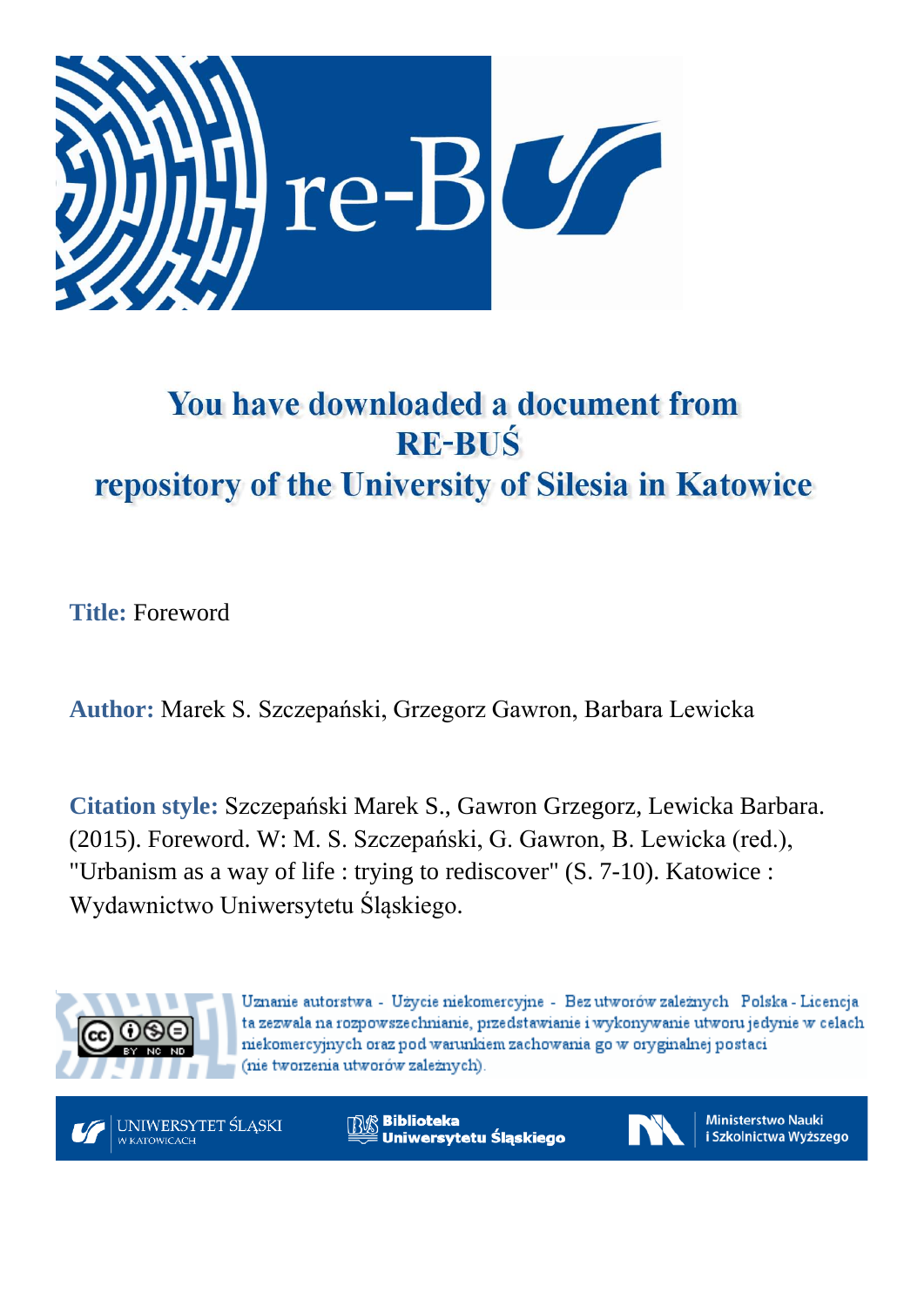## Foreword

It was July 1938 when Louis Wirth published his "Urbanism as a Way of Life" in the *American Journal of Sociology*. The paper was seen by many as the one defining the city as a social phenomenon. Looking beyond its physical structure, economic product or cultural institutions, the author discovers those "elements of urbanism which mark it as a distinctive mode of human group life" (Wirth 1938: 4).

Wirth argues that three key characteristics of cities — large population size, social heterogeneity, and population density — contribute to the development of a peculiarly "urban way of life" and a distinct "urban personality". In his opinion, for centuries casual observers have noted deep personality differences between urban and rural people and between nature-based and machinebased styles of living. He attempts to explain those differences in terms of the functional responses of urban dwellers to the characteristic environmental conditions of modern urban society. According to Wirth, people living in cities are weakly integrated; they take part in impersonal relationships being rather concentrated on self-activities than involved in social engagements. Segmental roles, isolation and disorder result in the city dwellers' susceptibility to persuasion or manipulation as their personalities are not coherent enough to fight external pressures. Moreover, people whose mentality was built in unfriendly city environment are likely to suffer breakdowns or commit suicides much more often than those living in rural areas. Although Wirth mentioned some positive aspects of living in the city like freedom or tolerance, his most meaningful ideas on the urban lifestyle were quite pessimistic with special attention paid to insecurity and loneliness experienced by city dwellers. As John Scott put it: "There was an anti-city bias in Wirth's approach that reflected a widely found nostalgia in industrial societies for the life of the rural village". (Scott 2003: 496)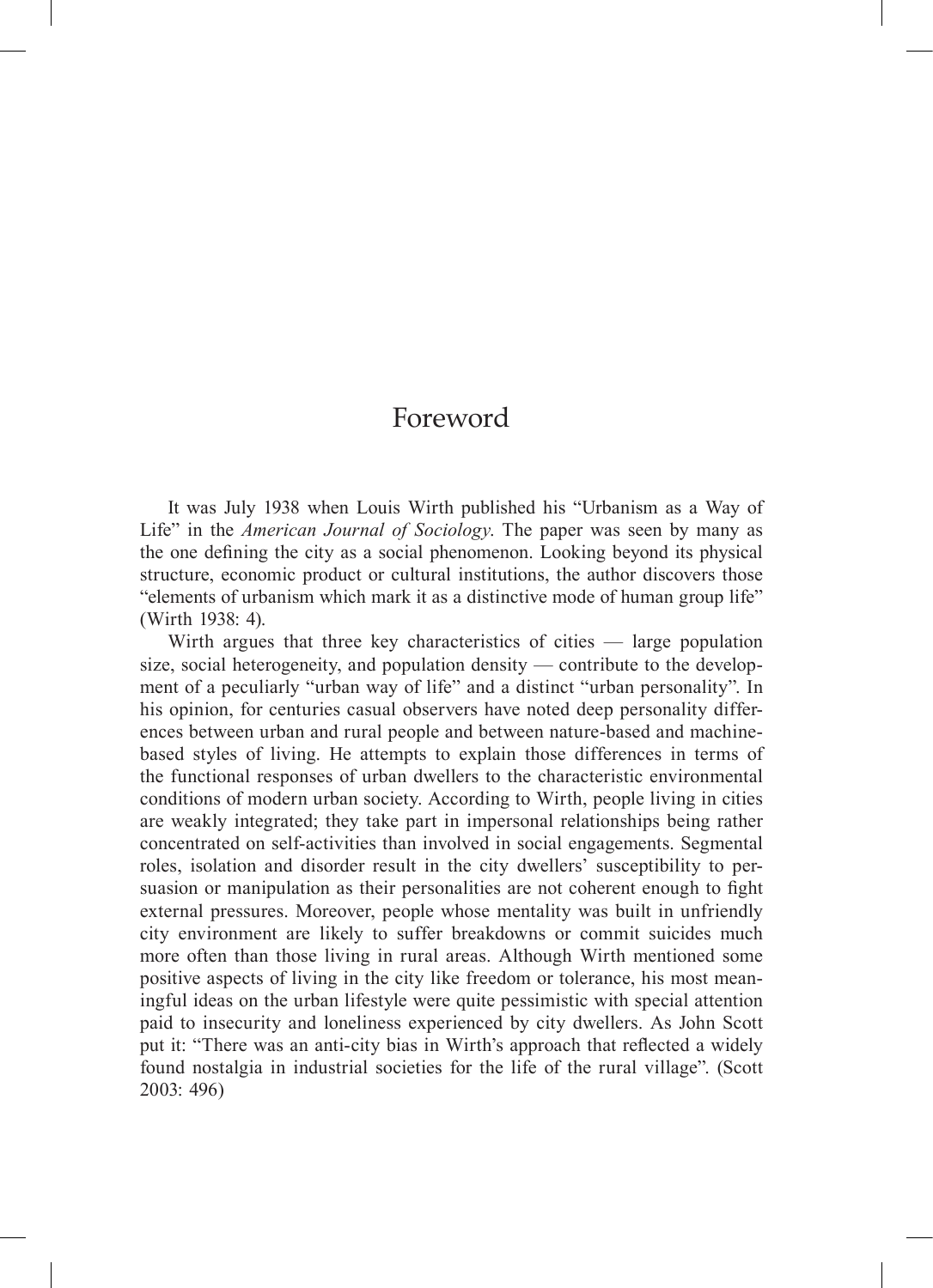According to some authors, Wirth's explanation of the sociology of urban life is nothing more but the attempt at social scientific verification of the obvious. For others, such things as an "urban personality" or an "urban way of life" simply do not exist at all. Anyway, although highly criticized, Wirth's essay — due to many reasons — has become highly influential and his new approach to the city — convincing. It is worth to mention here at least two of his prominent opponents: Anthony Giddens (1981) and Herbert J. Gans (1968). In Giddens' view, there is something like a distinctive urban lifestyle on the one hand, while, it cannot be described anymore, on the other. In modern capitalism this is not the place which could be acknowledged as responsible for shaping people's lifestyles. Instead, how much people earn and what they spend their money on do matter in a given context. In Gans' view, there is not only one urban way of life. Nonetheless, Wirth gave us detailed descriptions of city conditions and their impact on society, it is not true that people lead the same lifestyles. Among the lifestyles distinguished by Gans are the following: cosmopolites; unmarried and childless; ethnic villagers; the deprived and the trapped. Only the deprived and the trapped were recognized as suffering social anomy, contrary to Wirth's assumptions pointing to anomy as a natural characteristic of all city dwellers.

There is a long list of Wirth's opponents and enthusiasts what is not strange taking into account how vital problems concerning modern city and its dwellers his short essay comprises. The main objective of the authors of *Urbanism as a way of life. Trying to rediscover* was to prepare a collection of articles that will show the diversity of perspectives on "urban way of life" in contemporary cities.

The book is opened by "Like fruits of the Bible tree. Moral status of metropolises" in which Piotr Skudrzyk, based on studies of selected intellectuals, concentrates on discovering moral aspects of living in metropolis. To accomplish the task, he refers to Spengler's catastrophism and Castells's theory of network society. Finally, he undertakes an attempt at approaching the concept of the moral status of metropolis in the highest ethical categories.

In her article "Behind the urbanism. Images of the city in modern marketing" Barbara Lewicka tries to reconstruct the image of the city as a large overpopulated conurbation, full of alienation, depersonalized interactions in contrast to an attractive place, being synonymous with modern and interesting lifestyle. The article presents the examples of how associations with the term "urban" are used in marketing campaigns of various products.

Creative class is the subject area of analyses of many contemporary researchers. In her paper "Creative class — around related concepts. An attempt at critical sociological analysis" Małgorzata Suchacka proposes sociological theoretical considerations and critical reflections on the concept of creative class on the basis of several main themes connected with the process of its formation and determinants of its functioning. The aim of the study was to make an attempt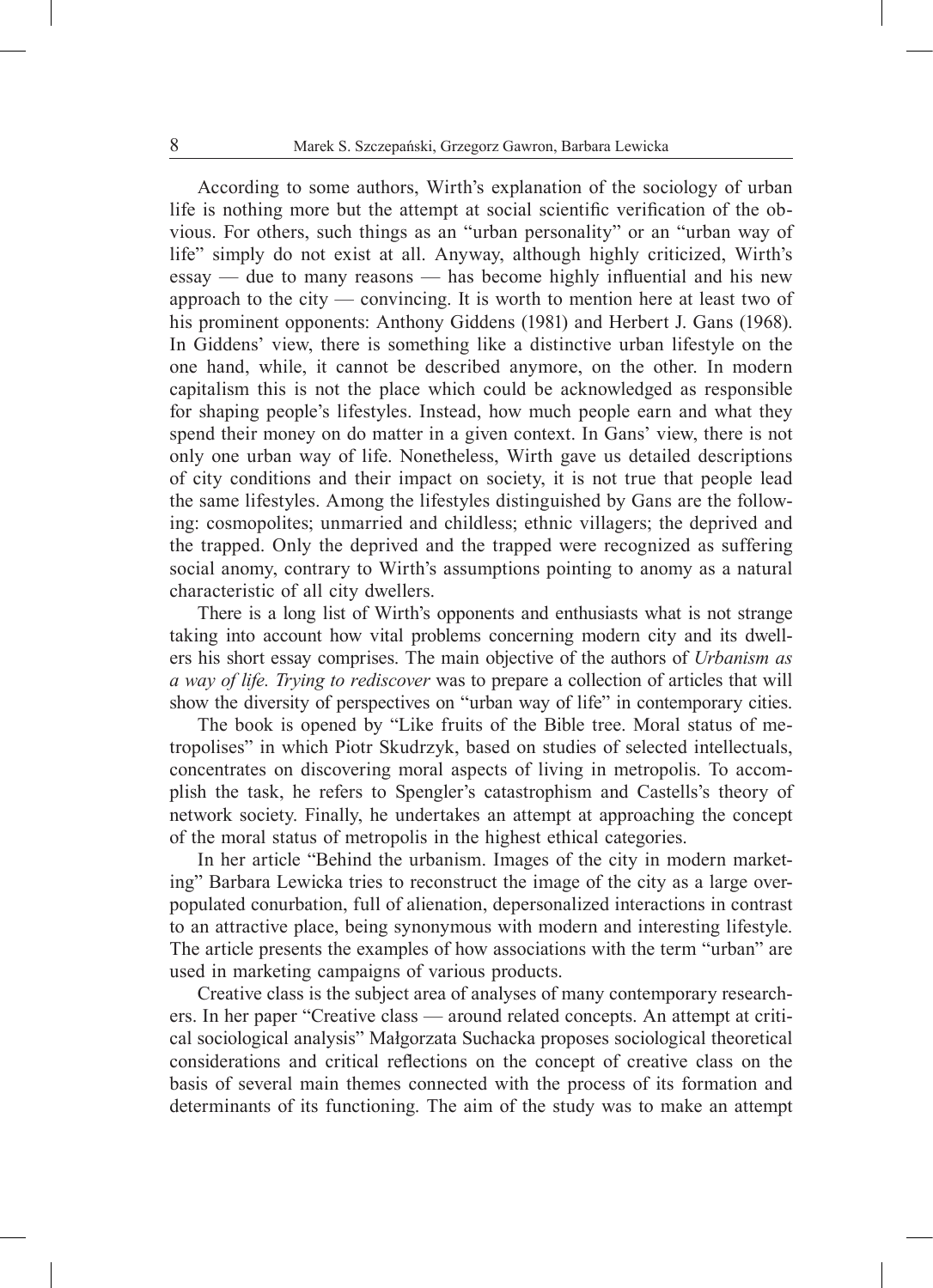at critical reflection on the concept of creative class with the use of the notions of human and social capital. An attempt was also made to assess usefulness of over a hundred years old concept of leisure class by T. Veblen in the analysis of the notion of creative class. Considerations were focussed on identification of similarities and differences of these two theoretical approaches.

The next study "Spatial identity in the theoretical and empirical contexts" by Krzysztof Bierwiaczonek raises the issue of functioning and importance of the spatial identity. According to Peter Weichhart, one could distinguish three levels of it: individual, social and institutional one. Based on the data presented in the article, it is possible to find out the existence of the community of spatial experience which influences formation of the urban identity both in its individual and social dimension.

In his paper "Living longer in urban environments — developing "agefriendly" cities and communities in selected models" Grzegorz Gawron presents the main assumptions and models comprising the idea of "age-friendly" cities (AFC). The idea (and the article) should be treated as a significant input into discussion on how our cities will look like taking into account needs of contemporary societies among which growing demand for creating concepts securing the future of contemporary societies connected closely with the local (urban) perspective seems the vital one.

The next study "Urban space and sustainable development. Social challenges to contemporary design" by Paulina Rojek-Adamek concentrates on the problem of sustainable development in the perspective of creating urban spaces. Referring to the concept of "sustainable design", the author presents a wide spectrum of the roles fulfilled by specialists influencing the urban environment, i.e. urban planners, architects, designers. Based on the selected activities of the Design Council (UK), she shows how to ensure sustainable growth and prosperity of residents in long-term development perspective.

In her paper "Urbicide — when the city becomes a target" Karolina Wojtasik explores changes in the urban space resulting from armed conflicts — wars, terrorism or "urbicide". As a consequence of changes in the attitudes to military operations, technology development, globalization and the emergence of the "asymetric threats", armed conflicts moved from the battlefield to the urban space. The cities are fought for. They are taken over being divided into areas of influence of one side of the conflict or another.

The volume is closed by the article "Residents of urban and rural areas. The same or different?" by Zbigniew Zagała. Based on statistics and nationwide sociological research, the author undertakes an attempt at defining the similarities and differences between the residents of cities and villages. How they are perceived by different respondents? Are there or not differences in social perceptions? What is similar and what is different? Those and other questions were tried to be answered.